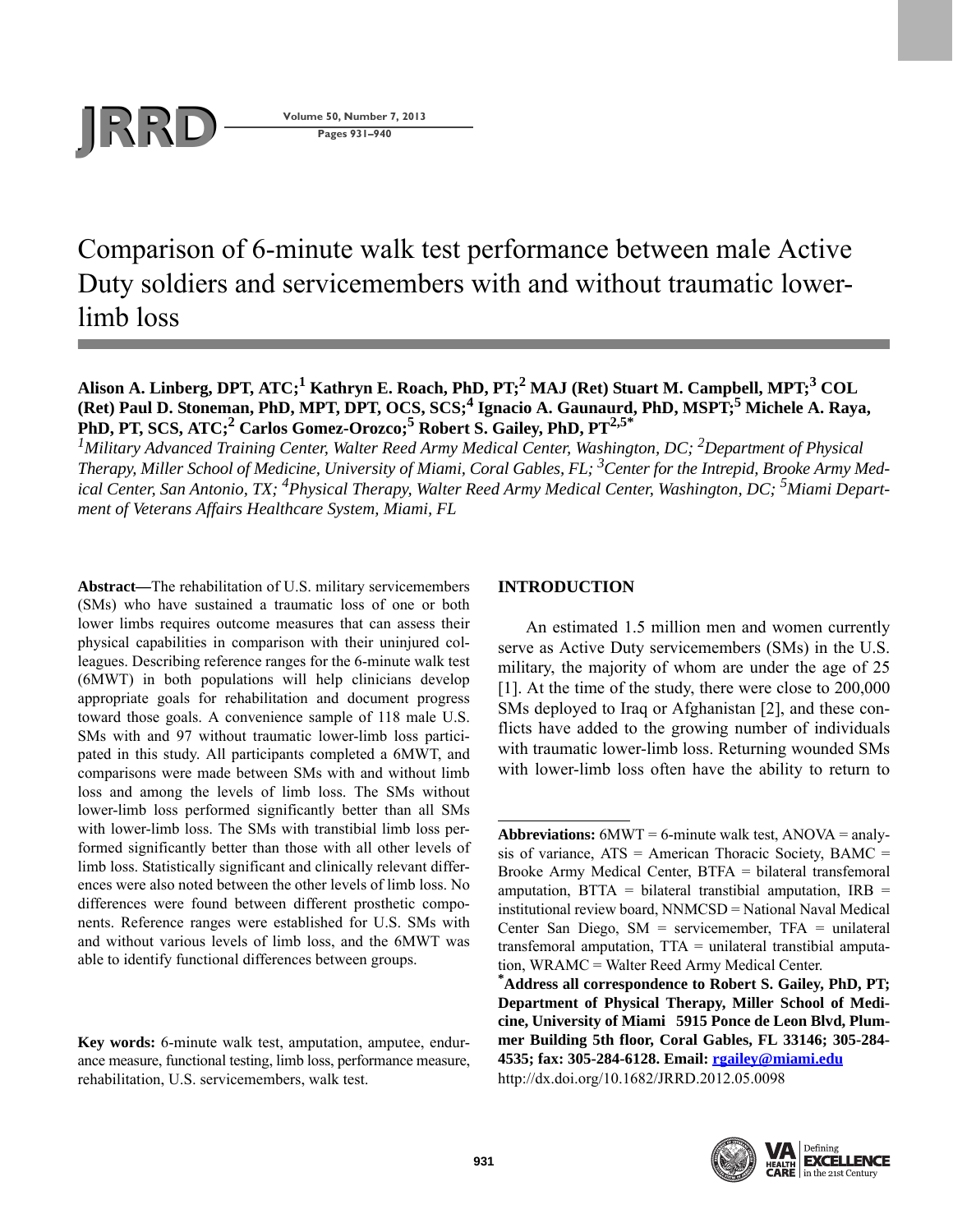high levels of mobility and physical activity, including returning to Active Duty in combat roles. From the onset of Operation Iraqi Freedom and Operation Enduring Freedom to September 1, 2010, 1,033 SMs have sustained a major limb loss [3].

The U.S. Armed Forces is a unique cohort of individuals with distinctive demographic characteristics and occupational physical requirements. All branches of the military include physical fitness as an essential component of most SMs' job requirements and make it an objective of military physical fitness programs. Fitness is also a goal of military rehabilitation programs, necessitating the use of appropriate performance measures to assess readiness for duty or return to premorbid fitness level after injury. The need to assess fitness, mobility, and function in people with lower-limb loss has required the use of a number of different outcome measures in this population. These measures include many that are typically used in the elderly civilian population with and without limb loss, including the Timed Up and Go, Ltest, 2-minute walk test, 6-minute walk test (6MWT), and Amputee Mobility Predictor [4–17]. Many of these measures have also been assessed in a relatively healthy younger population with or without lower-limb loss.

During his 13 yr in the U.S. Army and Air Force, COL Kenneth Cooper, MD, was the first to introduce the concept of timed run tests for healthy individuals with the 12-minute physical fitness test [18]. The 12-minute physical fitness test was modified to a 12-minute walk test for people with bronchitis [19]. It was soon replaced by the 6MWT when it was determined to perform just as well as the 12-minute version in people with respiratory disease [20]. A review of functional walking tests in people with cardiorespiratory disease concluded that "the 6MWT is easy to administer, better tolerated, and more reflective of activities of daily living than other walk tests" [21, p. 256]. The 6MWT is considered a submaximal test of functional capacity, because most people do not achieve maximal capacity during testing [22]. In the healthy population, the 6MWT has been identified as a performancebased outcome measure that assesses mobility, aerobic capacity, and physical function. In healthy individuals older than 20 yr, age, height, and sex have been found to be good predictors of 6MWT performance [23–24].

The 6MWT has also been used as a measure of functional mobility in various clinical populations, including stroke [25], traumatic brain injury [26], and mobility impairment [27]. In people with lower-limb amputation, the 6MWT was found to be reliable, valid, and able to differentiate among functional levels [8]. A minimal detectable change distance of 45 m has been identified in unilateral transtibial amputees and transfemoral amputees [16]. The 6MWT has been used to identify the contribution of prosthetic feet to distance walked and walking speed. Differences in walking distance with younger amputees have been reported between nondynamic prosthetic feet and dynamic response storage and return feet and the contribution of prosthetic feet to distance walked in 6 min can be between 5 to 15 percent depending on level of limb loss and functional level [28]. The influence of the prosthetic foot on walking velocity appears to be a product of the J-shaped carbon fiber design, which permits greater dorsiflexion and balance over the full-length footplate, thus increasing the rate of progression of the center of pressure from rearfoot to forefoot [29–31]. To date, no differences within the carbon-fiber energy storage and return feet designs have been reported. Prosthetic knees have not been found to influence walking speed.

Although running tests are often used as a fitness measure in uninjured SMs, the 6MWT has a number of advantages in the military rehabilitation setting, where many patients do not have the physical capacity to run because of cardiorespiratory impairments, healing tissues, risk of injury and, in most facilities, space limitations. The purpose of this study was to describe 6MWT performance in young healthy male SMs with and without limb loss. This study examined differences in 6MWT performance among SMs without limb loss and with different levels of limb loss. We hypothesized that 6MWT performance would differentiate between subjects with and without limb loss and between levels of limb loss, with lower performances by SMs with more proximal amputation. The study also examined the relationship between 6MWT and demographic and clinical characteristics and tested whether the type of prosthetic foot and knee components influenced 6MWT performance.

# **METHODS**

### **Study Participants**

A convenience sample of 215 male Active Duty and retired SMs with and without traumatic lower-limb loss was recruited to participate in this study. All participants were between the ages of 18 and 40, in general good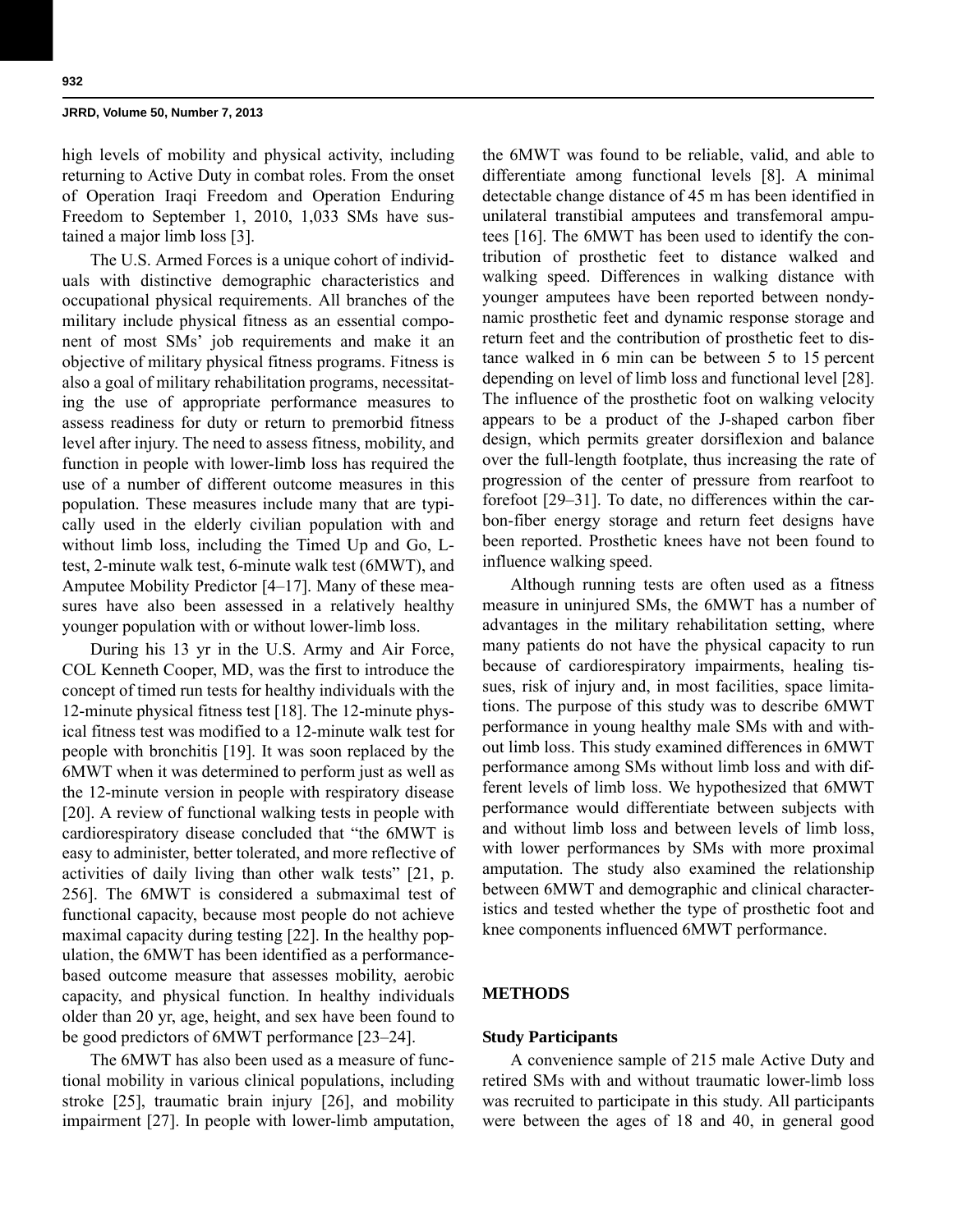health, and without injury or medical condition that would preclude exercise. Females were not included because they account for 2–3 percent of the current population of SMs with limb loss [32–33]. The participants with lower-limb loss were medically stable, had a properly fitting prosthesis, and demonstrated a minimal level of function as determined by the Amputee Mobility Predictor [8] (37 points) and/or 6MWT (250 m). Participants were excluded if they had spinal cord injury; upper-limb loss; peripheral nerve injury that limited function; inability to follow commands because of traumatic brain injury; or orthopedic, cardiopulmonary, or contralateral limb injuries that limited mobility or that contraindicated exercise.

Participants without limb loss were recruited from Fort Bragg, North Carolina, and those with limb loss were recruited through the Armed Forces Amputee Patient Care Program, which includes the programs at Walter Reed Army Medical Center (WRAMC) in Washington, DC; Brooke Army Medical Center (BAMC) in San Antonio, Texas; and National Naval Medical Center San Diego (NNMCSD) in San Diego, California. All testing occurred at Fort Bragg, WRAMC, and BAMC.

### **Testing Procedure**

Demographic and anthropometric data, including age, height, weight, waist circumference, and time since amputation, were collected for each participant. The prosthetic components each participant wore for testing were also noted.

Administration of the 6MWT was largely consistent with recommendations by the American Thoracic Society (ATS) [22]. The participants completed the 6MWT after completing other agility measures, so the participants were reminded that the 6MWT was "not a cool down" and were given standardized instructions consistent with the ATS guidelines that encouraged the participant "to cover as much distance as possible" and included a demonstration of the task. Participants were provided a 10 min rest before initiation of the 6MWT, so fatigue from the previous testing was not a concern.

The ATS guidelines for the 6MWT were written specifically for subjects with cardiopulmonary rather than neuromusculoskeletal impairments [22]. The ATS standard 30 m straight course has often been modified when the 6MWT is performed with clinical populations [25– 27]. Out of concern for the safety of individuals with bilateral lower-limb loss, we modified the shape of the

testing course from a straight course to a rectangular course 28.95 m (95 ft) or 30.48 m (100 ft) in length and 1.52 m (5 ft) or 1.83 m (6 ft) in width, respectively. This course configuration eliminated the need to perform a pivot turn and allowed participants to circle the course without interruption of cadence. This modification is similar to that utilized by Mossberg and Fortini in their study of the 6MWT in individuals with traumatic brain injury [26]. All the tracks were rectangular in shape; however, the track lengths ranged from 61 m (200 ft) to 65 m (212 ft) across the testing sites. Previous research found that differences in the track length did not affect 6MWT performance; however, continuous tracks produced better 6MWT performance than straight line tracks [34]. We recognize that the rectangular course configuration may have increased the distance walked; however, all participants were tested using the same course configuration so that comparisons among the groups tested remained internally valid. The participants were instructed to walk the 6MWT course, maintaining one foot in contact with the ground at all times, covering as much distance as possible in the 6 min. On completion of the 6MWT, the distance walked was measured and recorded in meters to determine 6MWT performance.

# **Statistical Analysis**

Statistical analysis was performed using SAS version 9.1.3 (SAS Institute Inc; Cary, North Carolina). Descriptive statistics were calculated to characterize the participants by group. Demographic and 6MWT data were compared among SMs without limb loss and SMs with each level of limb loss. All groups met the assumptions of normality for the 6MWT, so comparisons were analyzed using a one-way analysis of variance (ANOVA), followed by post hoc Tukey honestly significant difference analysis if significant differences existed. Because age and height were not normally distributed, Spearman correlation coefficients were calculated to examine the relationship between demographic and clinical factors and the 6MWT performance for participants without limb loss and for those with unilateral transtibial amputation (TTA) and unilateral transfemoral amputation (TFA). Within the TTA and TFA groups, participants using different prosthetic feet and prosthetic knees, respectively, were compared using ANOVAs and Student *t*-tests. Level of significance was set at  $p \leq 0.05$ . Because of the small number of SMs in each bilateral category, participants with bilateral lower-limb loss were not included in the last two analyses.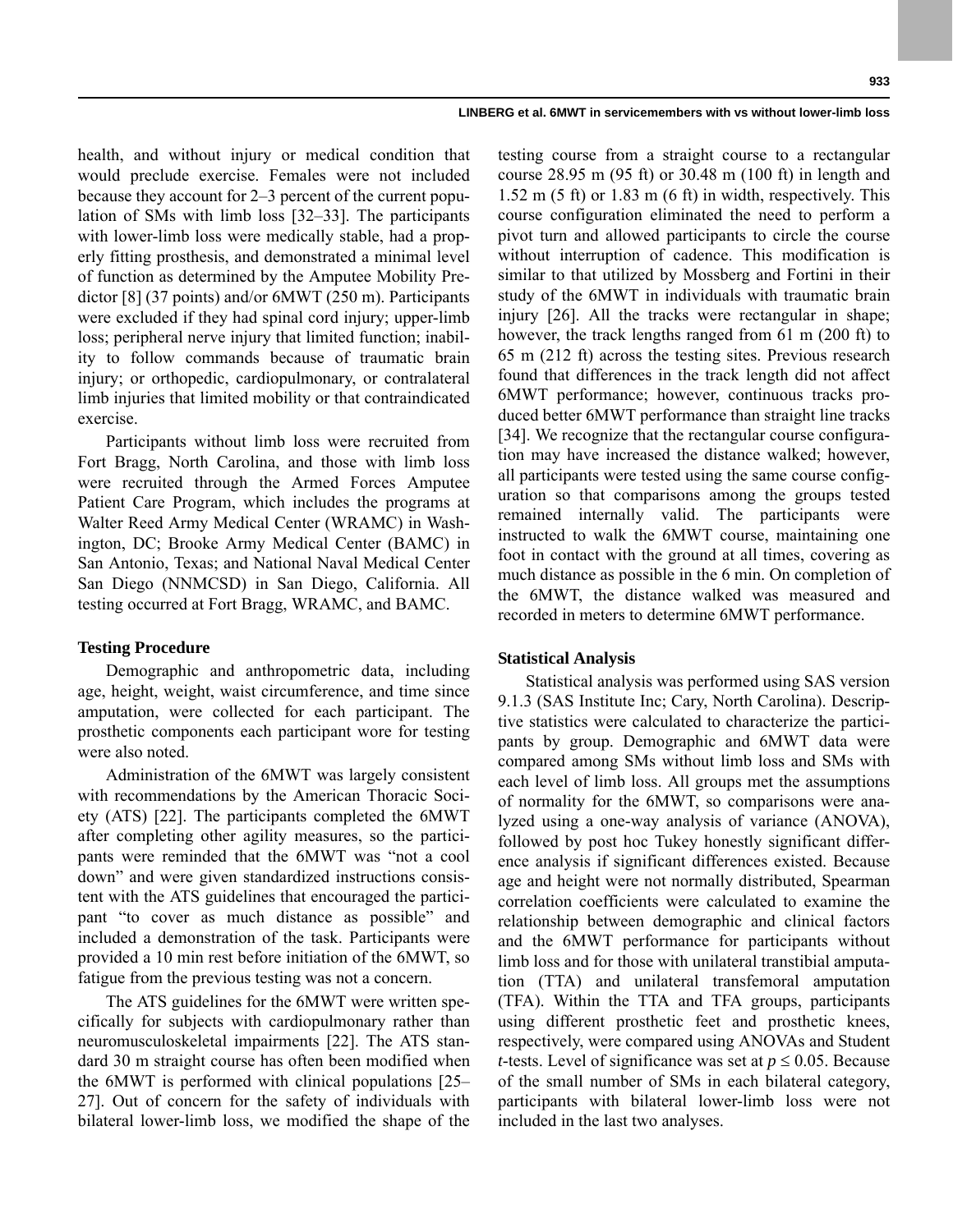## **RESULTS**

A total of 215 male Active Duty and veteran U.S. SMs, 118 with a traumatic lower-limb loss and 97 without, completed this study. Select demographic, clinical, and anthropometrics characteristics are summarized in **Table 1**. The participants with lower-limb loss had different levels of amputation: 60 TTA, 32 TFA, 12 bilateral transtibial amputation (BTTA), 7 bilateral transfemoral amputation (BTFA), and 7 combination lower-limb amputees with a transtibial and transfemoral amputation. At the time of testing, they all had completed skilled rehabilitation and were either awaiting disposition  $(n =$ 42, 36%), had returned to Active Duty (*n* = 32, 27%), or retired from the Armed Forces ( $n = 44, 37\%$ ). Those SMs with knee disarticulation amputation were placed in the TFA group. Although the groups appeared similar in most characteristics, there were some differences between those without limb loss and those with limb loss. (**Table 1**)

Statistically significant differences ( $F = 53.04$ ,  $p <$ 0.001) in mean 6MWT performance were noted among the groups with and without limb loss (**Table 2**). Post hoc testing demonstrated significant difference in mean performances in 6MWT between the group without limb loss and the TTA group ( $p < 0.001$ ), and both the participants without limb loss and the TTA participants were significantly different from all other groups ( $p \leq 0.03$ ). There was also a significant difference in 6MWT performance between BTTA and BTFA participants  $(p = 0.03)$ . Although differences existed in group mean distance, there was substantial overlap among all groups in the range of 6MWT performance.

In participants with TTA and TFA, weak to moderate negative correlations were found between both weight and waist size and 6MWT (**Table 3**). Individuals who weighed more or had larger waist sizes walked shorter distances. There was a moderate positive relationship between height and 6MWT performance in those with TTA but not in those with TFA. There were weak correlations between 6MWT performance and age and height for participants without limb loss.

Prosthetic feet were classified as carbon fiber Jshaped energy storage and return feet with shock absorbers and/or torque rotators [1]; carbon fiber J-shaped energy storage and return feet without shock absorbers or torque rotators [2]; and low-profile energy storage and return feet without carbon fiber J-shaped pylon, shock absorbers, or torque rotators prosthetic feet [3]. Prosthetic knee units were classified as microprocessor [1] or nonmicroprocessor [2]. No statistically significant differences in 6MWT performance were noted between prosthetic feet ( $p = 0.26$ ) and prosthetic knees ( $p = 0.87$ ), within groups (**Figure**).

## **DISCUSSION**

This study is the first to report 6MWT performance for young, healthy males with limb loss who have

#### **Table 1.**

Descriptive statistics (mean  $\pm$  standard deviation) of participating servicemembers (SMs) with and without lower-limb loss.

| <b>Characteristic</b>      | <b>Without Limb</b> | <b>With Limb Loss</b> |                 |                 |                 |                  |
|----------------------------|---------------------|-----------------------|-----------------|-----------------|-----------------|------------------|
|                            | Loss                | <b>TTA</b>            | TFA             | <b>BTTA</b>     | <b>BTFA</b>     | <b>TTA/TFA</b>   |
| $\boldsymbol{n}$           | 97                  | 60                    | 32              | 12              |                 |                  |
| Age $(yr)^*$               | $26.1 \pm 5.5$      | $28.5 \pm 5.8$        | $30.6 \pm 5.5$  | $29.7 \pm 5.8$  | $26.6 \pm 2.8$  | $28.7 \pm 7.1$   |
| Height (cm)                | $178.1 \pm 6.4$     | $181.4 \pm 7.9$       | $181.6 \pm 5.1$ | $181.9 \pm 6.9$ | $179.1 \pm 7.4$ | $185.4 \pm 9.1$  |
| Weight $(kg)$              | $82.0 \pm 10.2$     | $90.1 \pm 16.1$       | $91.3 \pm 12.2$ | $97.8 \pm 20.3$ | $75.1 \pm 9.8$  | $95.1 \pm 13.4$  |
| Waist $(cm)^{\ddagger \S}$ | $86.1 \pm 6.9$      | $92.5 \pm 10.2$       | $95.5 \pm 8.9$  | $99.3 \pm 9.1$  | $87.4 \pm 6.9$  | $101.3 \pm 10.4$ |
| Time Since Amputation      | NA                  | $3.2 \pm 2.2$         | $3.3 \pm 1.3$   | $3.3 \pm 2.7$   | $2.4 \pm 1.1$   | $2.3 \pm 0.8$    |
| (yr)                       |                     |                       |                 |                 |                 |                  |

Significant difference between SMs with TFA and without limb loss ( $p = 0.001$ ).

<sup>†</sup>Significant difference ( $p < 0.05$ ) between SMs with BTFA and all levels of lower-limb loss.

<sup>‡</sup>Significant difference ( $p < 0.05$ ) between SMs with BTFA and BTTA and BTFA and TTA/TFA.

§Significant difference ( $p < 0.001$ ) between SMs without limb loss and with limb loss except for those with BTFA ( $p = 0.999$ ).

BTFA = bilateral transfemoral amputation, BTTA = bilateral transtibial amputation, NA = not applicable, TFA = unilateral transfemoral amputation, TTA = unilateral transtibial amputation, TTA/TFA = combination transtibial and transfemoral amputation.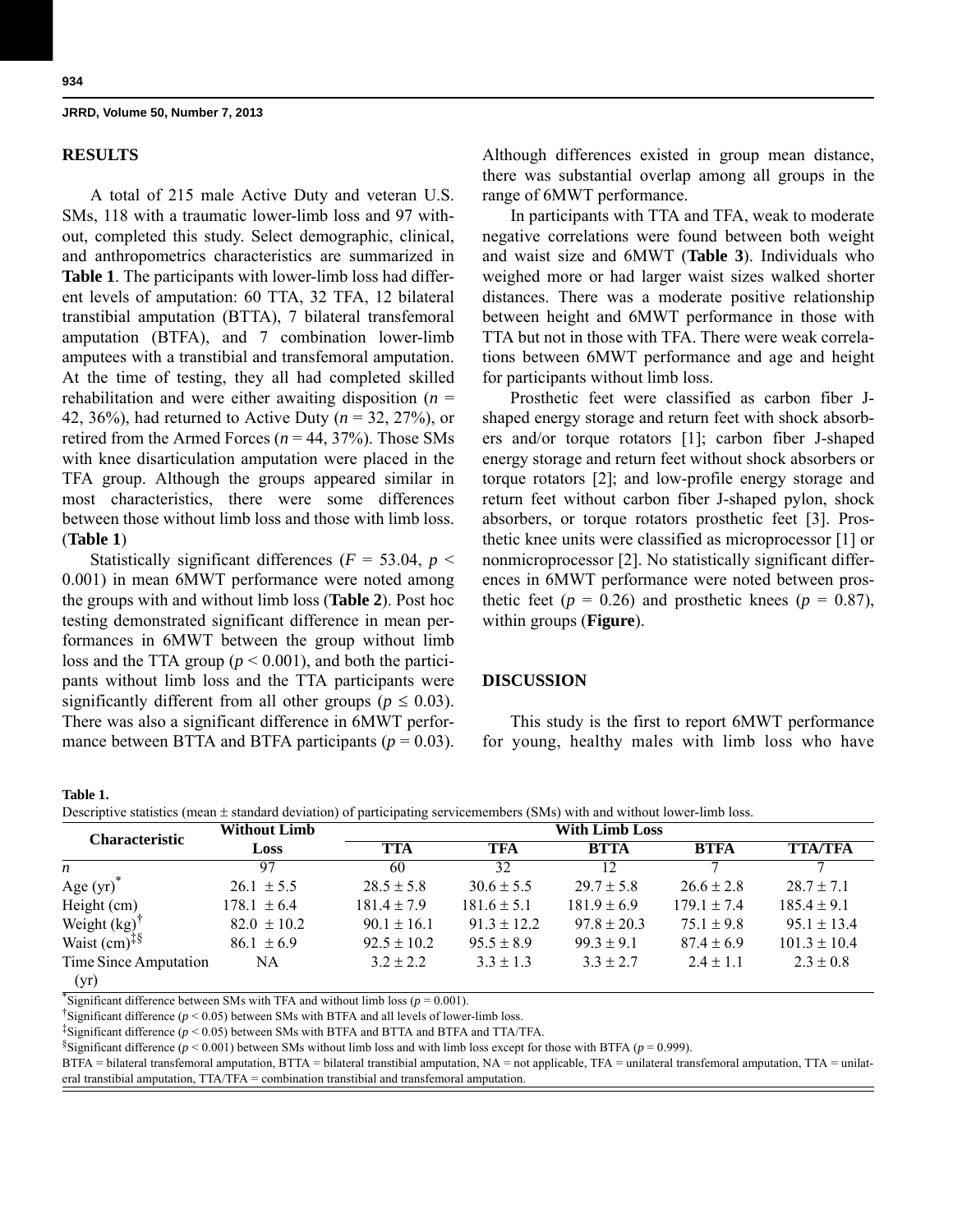# **Table 2.**

Comparison of 6-minute walk test (6MWT) distance between participating servicemembers (SMs) with and without lower-limb loss.

| 6MWT(m)                     | <b>Without Limb</b> | <b>With Limb Loss</b> |              |              |               |                |
|-----------------------------|---------------------|-----------------------|--------------|--------------|---------------|----------------|
|                             | Loss                | TTA                   | TFA          | <b>BTTA</b>  | <b>BTFA</b>   | <b>TTA/TFA</b> |
| n                           | 97                  | 60                    | 32           |              |               |                |
| Mean $\pm$ SD <sup>*†</sup> | $761 \pm 87$        | $661 \pm 87$          | $542 \pm 67$ | $576 \pm 75$ | $452 \pm 141$ | $503 \pm 89$   |
| Minimum                     | 525                 | 433                   | 442          | 482          | 264           | 324            |
| 25th Percentile             | 703                 | 626                   | 490          | 520          | 313           | 485            |
| 50th Percentile             | 765                 | 664                   | 533          | 559          | 443           | 520            |
| 75th Percentile             | 815                 | 725                   | 587          | 628          | 590           | 538            |
| Maximum                     | 995                 | 858                   | 686          | 718          | 645           | 615            |

\*Significant differences between SMs without limb loss and with TTA vs other groups  $(p < 0.001)$ .

<sup>†</sup>Significant difference between SMs with BTTA and BTFA ( $p = 0.03$ ).

BTFA = bilateral transfemoral amputation, BTTA = bilateral transtibial amputation, SD = standard deviation, TFA = unilateral transfemoral amputation, TTA = unilateral transtibial amputation, TTA/TFA = combination transtibial and transfemoral amputation.

#### **Table 3.**

Factors correlated with 6-minute walk distance for servicemembers with unilateral transtibial amputation (TTA) and unilateral transfemoral amputation (TFA): Spearman correlation (*r*) with *p*-value given in parentheses.

| <b>Characteristic</b>             | <b>Without Limb Loss</b> | <b>With Limb Loss</b> |                |  |  |
|-----------------------------------|--------------------------|-----------------------|----------------|--|--|
|                                   |                          | TTA                   | TFA            |  |  |
| n                                 | 97                       | 60                    | 32             |  |  |
| Age $(yr)$                        | 0.25(0.01)               | 0.05(0.71)            | 0.11(0.55)     |  |  |
| Height (cm)                       | 0.21(0.04)               | 0.40(0.002)           | $-0.29(0.11)$  |  |  |
| Weight (kg)                       | 0.15(0.14)               | $-0.24(0.07)$         | $-0.46(0.008)$ |  |  |
| Waist (cm)                        | 0.08(0.44)               | $-0.28(0.03)$         | $-0.35(0.05)$  |  |  |
| Time Since Amputation (yr)        | NA                       | 0.21(0.11)            | 0.05(0.77)     |  |  |
| $\overline{NA}$ = not applicable. |                          |                       |                |  |  |

completed skilled rehabilitation. Other studies have reported 6MWT performance values in healthy adults and lower-limb amputees; none were conducted using participants drawn from a military population. However, the 6MWT values for participants in the second and third decade of life were similar to our results for the participants without limb loss [23]. The information on 6MWT performance for SMs with limb loss will allow clinicians to set goals that are appropriate for individual patients based on clinical presentation. Although this study found difference between SMs with and without lower-limb loss, it also found that almost 75 percent of the TTA and BTTA participants walked above the minimum distance recorded by those SMs without limb loss. Confirmation that physical performance after injury can be regarded within "normal" standards can be both gratifying and reassuring.

SMs with TTA had better 6MWT values than all other amputation level groups, and the mean 6MWT performance for those with BTTA was significantly greater than for those with TFA. These findings support the importance of preserving the knee joint when possible.

Many factors have been identified that affect 6MWT performance, including age, height, and weight. Height influences performance since taller individuals typically have a longer stride length [23–24,35]. Body weight has been identified as a predictor of 6MWT performance in middle-aged healthy adults, with heavier individuals not performing as well as light individuals, because differences in weight are often tied to difference in fitness [35]. Because the SMs without limb loss were relatively fit and fairly homogeneous in age, height, and weight, we found very weak correlations between demographic factors and 6MWT distance in this group.

Participants were instructed to wear the prosthesis that they felt most comfortable and confident in to perform the test. Differences in 6MWT performance were not found between the different types of prosthetic feet and knee units for those participants with TTA and TFA, respectively. Similar results recently reported that differences in 6MWT performance were not found between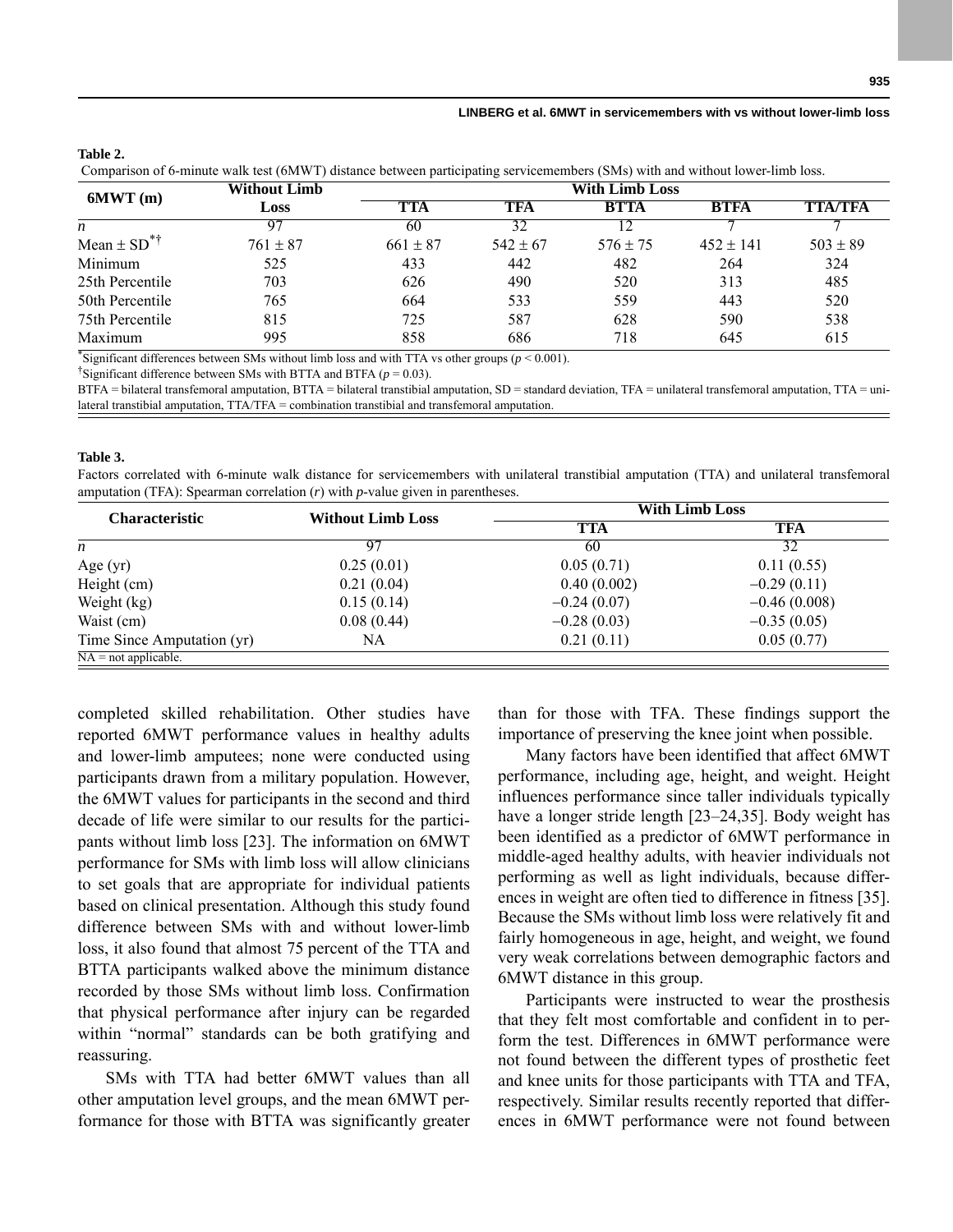

### **Figure.**

Six-minute walk test performance (mean  $\pm$  standard deviation) of participants with unilateral transtibial  $(n = 60)$  and unilateral transfemoral  $(n = 32)$  limb loss walking with different prosthetic feet and knees. Prosthetic feet classifications  $(•)$ : (1) carbon fiber J-shaped energy storing and return feet with shock absorbers and/or torque rotators, (2) carbon fiber J-shaped energy storing and return feet without shock absorbers or torque rotators, and (3) low-profile energy storing and return feet. Prosthetic knee unit classifications  $(\blacksquare)$ : (1) microprocessor and (2) nonmicroprocessor.

different categories of prosthetic feet after specialized prosthetic training was administered to people with TTA [36]. The study results suggested that if a person has reached his or her optimal walking speed, performance related to prosthetic components may not significantly increase because he or she has reached maximal walking performance. For this population of young, fit SMs who completed skilled rehabilitation and were functioning at a high level, the 6MWT appeared to not be appropriate for detecting differences between specific prosthetic foot and knee components.

As are all performance-based tests, the 6MWT distance is affected by participant motivation. While all participants received the same standardized instructions, instructing them to "cover as much distance as possible," it was observed that not all participants appeared to be exerting a "maximum" effort. Once testing began, verbal cueing or encouragement was strictly prohibited. It is therefore possible that individual motivation during the 6MWT could have influenced the variability in 6MWT performance.

Our ability to detect differences among the bilateral limb-loss groups was limited by the relatively small sample sizes in these groups. However, our samples were larger than those reported in most publications. Finally, our participants may not be entirely representative of the general younger male population and/or individuals with traumatic lower-limb loss. All the participants without limb loss were volunteers and were, by virtue of being SMs, a physically fit group.

By establishing reference ranges for the 6MWT in a military population, the findings of this study will provide clinicians with the ability to set goals and gauge progress using measures relevant to the SMs under their care. Rehabilitative goals must be consistent with the patient's personal goals, and if the return to gainful employment within the military is still an aspiration, then parallel objective measures need to be identified. Running a predetermined distance is the measure of choice for aerobic capacity by the Army and Marine Corp. Although most SMs with limb loss will learn to run sometime during their rehabilitation process, doing so early in their rehabilitation may be ill-advised because of numerous other medical contraindications. However, the ability to walk is one of the primary functional tasks taught early in rehabilitation and is the focus of many hours of therapy. The 6MWT is a practical, safe test of functional mobility requiring very little equipment and is appropriate for use even in individuals with severe impairments early in rehabilitation.

Future work can identify specific treatment exercises and programs designed to improve walking performance. Threshold 6MWT performance by level of limb loss can be established to determine when running and higherlevel mobility skills can be introduced into the rehabilitation program. In addition, mean values for female SMs and individuals with limb loss with complex traumatic injuries should be established. Finally, the dedication of injured SMs to remain at a high level of activity and the state-of-the-art rehabilitation received by the wounded SMs likely account for their 6MWT performance and should be investigated to determine the contribution of skilled rehabilitation with respect to aerobic capacity and walking.

# **CONCLUSIONS**

6MWT reference ranges were established for U.S. SMs without lower-limb loss and U.S. SMs with limb loss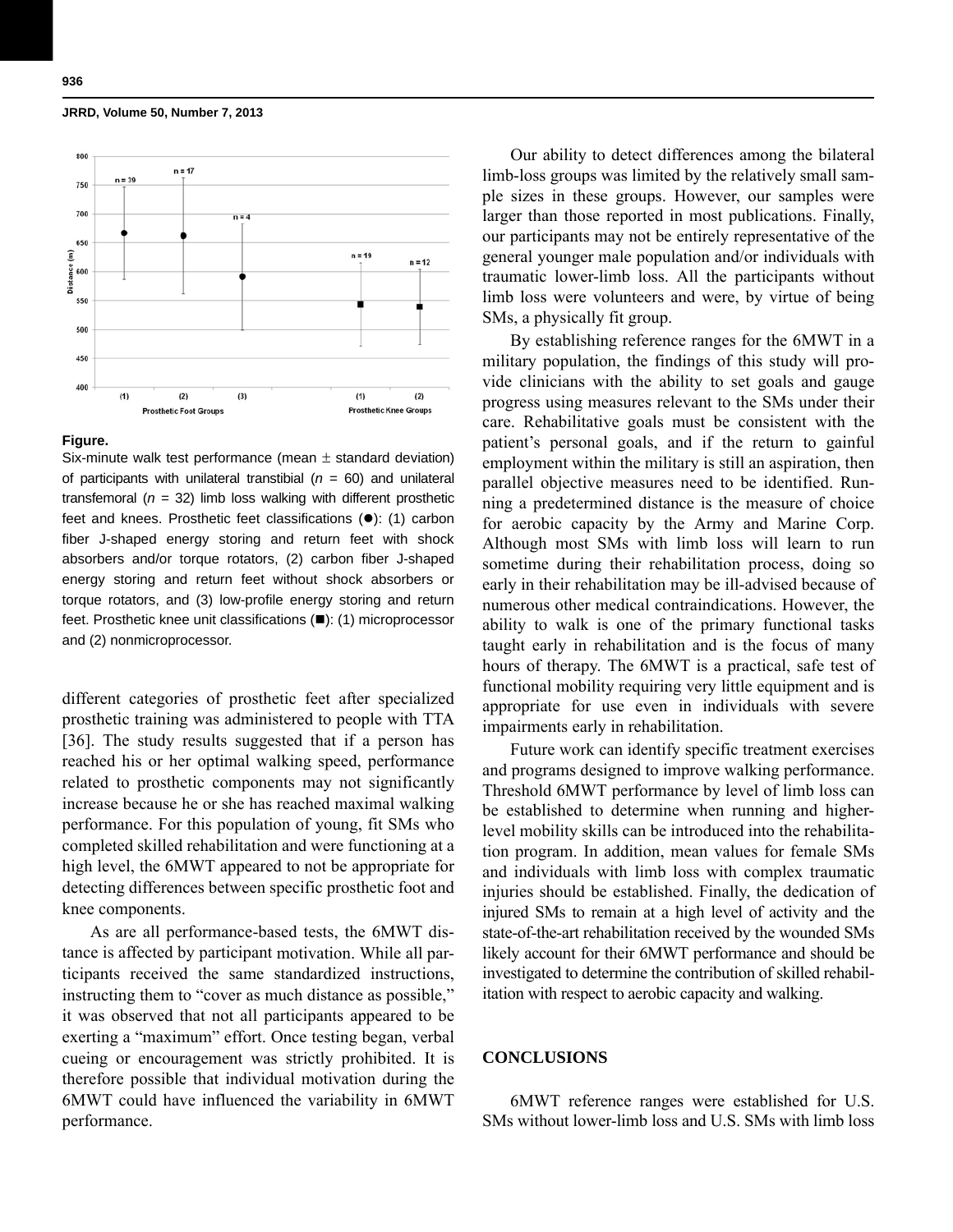who completed skilled rehabilitation. The 6MWT distance of SMs without limb loss differed from those with lowerlimb loss, but there were substantial areas of distance overlap among all groups. Characteristics such as age, height, weight, and waist circumference moderately affected 6MWT. The 6MWT did not detect differences between the various prosthetic foot and knee units used by the SMs with limb loss. The 6MWT reference ranges established through this study will help clinicians and future young, active military and nonmilitary individuals with limb loss track progression of rehabilitation and set realistic goals to reach their full functional potential.

# **ACKNOWLEDGMENTS**

#### **Author Contributions:**

*Study concept and design:* A. A. Linberg, K. E. Roach, R. S. Gailey, I. A. Gaunaurd.

*Acquisition of data:* M. A. Raya, R. S. Gailey, P. D. Stoneman, S. M. Campbell, C. Gomez-Orozco.

*Analysis and interpretation of data:* A. A. Linberg, K. E. Roach, R. S. Gailey, I. A. Gaunaurd.

*Drafting of manuscript:* A. A. Linberg, K. E. Roach, R. S. Gailey, I. A. Gaunaurd.

*Critical revision of manuscript of important intellectual content:* A. A. Linberg, K. E. Roach, R. S. Gailey, M. A. Raya, I. A. Gaunaurd. *Statistical analysis:* K. E. Roach.

*Study supervision:* R. S. Gailey, I. A. Gaunaurd, S. M. Campbell.

**Financial Disclosures:** The authors have declared that no competing interests exist.

**Funding/Support:** This material was based on work supported by the Military Amputee Research Program and the Telemedicine and Advanced Technology Research Center (Prime Award No. W81XWH-06-2-0073). The U.S. Army Medical Research Acquisition Activity, Fort Detrick, Maryland, is the awarding and administering acquisition office. It was administered by the Henry M. Jackson Foundation for the Advancement of Military Medicine, Inc, and the South Florida Veterans Affairs Foundation for Research and Education, Inc. **Additional Contributions:** The authors would like to thank LTC Daniel Jayne, MPT, OCS; COL (Ret) Rebecca Hooper, PhD, PT; SGM (Ret) Brad Halling, CP; Orlando Gomez-Marin, MSc, PhD; Justin Z. Laferrier, MSPT, OCS, SCS, ATP, CSCS; John R. Fergason, CPO; Peter D. Harsch, CP; CAPT (Ret) Kathy Goldberg, MSPT; Nico Marcolongo; Jen Berrios, DPT; Erica Gagne, DPT; Carolyn Lindsay, DPT; and Adam Stivala, DPT, for their dedication and countless hours of work contributed to make this project a success. The authors also thank the staff at the Frederick Physical Fitness Center and Womack Army Medical Center at Fort Bragg, North Carolina; Center for the Intrepid, BAMC; Military Advanced Training Center, WRAMC; Amputee Care, Prosthetics, and Rehabilitation Department, NNMCSD; Research Department, Miami Department of Veterans Affairs Healthcare System; South Florida Veterans Affairs Foundation for Research and Education; and Challenged Athletes Foundation

Operation Rebound for their generous support of this project. Ms. Linberg is now with the Department of Defense-Department of Veterans Affairs Extremity Trauma and Amputation Center of Excellence, Department of Rehabilitation, Walter Reed National Military Medical Center, Bethesda, Maryland; MAJ (Ret) Campbell is now with the San Antonio Military Medical Center, Fort Sam Houston, Texas; and Dr. Stoneman is now with the Department of Physical Therapy, Rocky Mountain University of Health Professions, Provo, Utah. **Institutional Review:** Approved by the institutional review board (IRB) at Womack Army Medical Center, WRAMC Department of Clinical Investigation, WRAMC Human Use Committee, BAMC Department of Clinical Investigation, BAMC Human Use Committee, Army Clinical Investigation Regulatory Office, and Human Studies Subcommittee at the Miami Department of Veterans Affairs Healthcare System. A research investigator reviewed and explained to each participant the eligibility criteria, methodology, confidentiality, and potential risks involved in study participation. Participant questions were asked before signing IRB-approved informed consent and protected health information form.

**Participant Follow-Up:** The authors plan to inform participants of the publication of this study.

**Disclaimer:** The views expressed in this article are those of the authors and do not reflect the official policy or position of the Department of the Army, Department of the Navy, Department of Defense, or U.S. Government, and no official endorsement should be inferred.

# **REFERENCES**

- 1. Segal DR, Segal MW. America's military population. Popul Bull. 2004;59(4):23–24.
- 2. Belasco A. The cost of Iraq, Afghanistan, and other Global War on Terror operations since  $9/11$ . Washington (DC): Congressional Research Service; 2011. p. 1–59.
- 3. Fischer H. U.S. military casualty statistics: Operation New Dawn, Operation Iraqi Freedom, and Operation Enduring Freedom. Washington (DC): Congressional Research Service; 2010.
- 4. Brooks D, Hunter JP, Parsons J, Livsey E, Quirt J, Devlin M. Reliability of the two-minute walk test in individuals with transtibial amputation. Arch Phys Med Rehabil. 2002;83(11):1562–65. [\[PMID:12422326\]](http://www.ncbi.nlm.nih.gov/entrez/query.fcgi?cmd=Retrieve&db=PubMed&list_uids=12422326&dopt=Abstract) <http://dx.doi.org/10.1053/apmr.2002.34600>
- 5. Brooks D, Parsons J, Hunter JP, Devlin M, Walker J. The 2 minute walk test as a measure of functional improvement in persons with lower limb amputation. Arch Phys Med Rehabil. 2001;82(10):1478–83. [[PMID:11588757\]](http://www.ncbi.nlm.nih.gov/entrez/query.fcgi?cmd=Retrieve&db=PubMed&list_uids=11588757&dopt=Abstract) <http://dx.doi.org/10.1053/apmr.2001.25153>
- 6. Deathe AB, Miller WC. The L test of functional mobility: measurement properties of a modified version of the timed "up  $\&$  go" test designed for people with lower-limb amputations. Phys Ther. 2005;85(7):626–35. [\[PMID:15982169\]](http://www.ncbi.nlm.nih.gov/entrez/query.fcgi?cmd=Retrieve&db=PubMed&list_uids=15982169&dopt=Abstract)
- 7. Frlan-Vrgoc L, Vrbanić TS, Kraguljac D, Kovacević M. Functional outcome assessment of lower limb amputees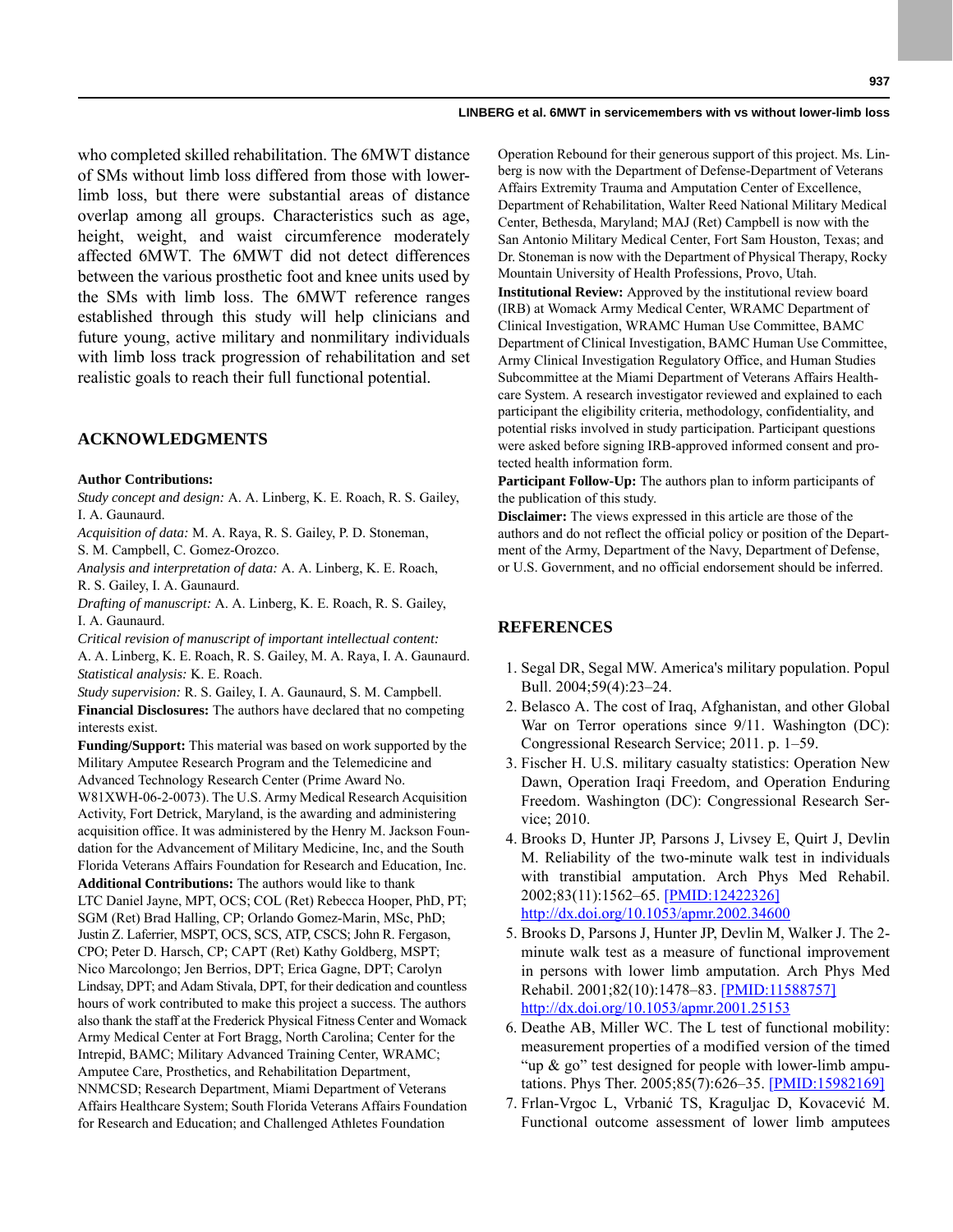and prosthetic users with a 2-minute walk test. Coll Antropol. 2011;35(4):1215–18. [\[PMID:22397262\]](http://www.ncbi.nlm.nih.gov/entrez/query.fcgi?cmd=Retrieve&db=PubMed&list_uids=22397262&dopt=Abstract)

- 8. Gailey RS, Roach KE, Applegate EB, Cho B, Cunniffe B, Licht S, Maguire M, Nash MS. The amputee mobility predictor: an instrument to assess determinants of the lowerlimb amputee's ability to ambulate. Arch Phys Med Rehabil. 2002;83(5):613–27. [\[PMID:11994800\]](http://www.ncbi.nlm.nih.gov/entrez/query.fcgi?cmd=Retrieve&db=PubMed&list_uids=11994800&dopt=Abstract)
- 9. Gremeaux V, Damak S, Troisgros O, Feki A, Laroche D, Perennou D, Benaim C, Casillas JM. Selecting a test for the clinical assessment of balance and walking capacity at the definitive fitting state after unilateral amputation: a comparative study. Prosthet Orthot Int. 2012;36(4):415–22. [\[PMID:22389424\]](http://www.ncbi.nlm.nih.gov/entrez/query.fcgi?cmd=Retrieve&db=PubMed&list_uids=22389424&dopt=Abstract)

<http://dx.doi.org/10.1177/0309364612437904>

- 10. Hafner BJ, Willingham LL, Buell NC, Allyn KJ, Smith DG. Evaluation of function, performance, and preference as transfemoral amputees transition from mechanical to microprocessor control of the prosthetic knee. Arch Phys Med Rehabil. 2007;88(2):207–17. [\[PMID:17270519\]](http://www.ncbi.nlm.nih.gov/entrez/query.fcgi?cmd=Retrieve&db=PubMed&list_uids=17270519&dopt=Abstract) <http://dx.doi.org/10.1016/j.apmr.2006.10.030>
- 11. Lin SJ, Bose NH. Six-minute walk test in persons with transtibial amputation. Arch Phys Med Rehabil. 2008;89(12): 2354–59. [\[PMID:18976979\]](http://www.ncbi.nlm.nih.gov/entrez/query.fcgi?cmd=Retrieve&db=PubMed&list_uids=18976979&dopt=Abstract) <http://dx.doi.org/10.1016/j.apmr.2008.05.021>
- 12. Lythgo N, Marmaras B, Connor H. Physical function, gait, and dynamic balance of transfemoral amputees using two mechanical passive prosthetic knee devices. Arch Phys Med Rehabil. 2010;91(10):1565-70. [\[PMID:20875515\]](http://www.ncbi.nlm.nih.gov/entrez/query.fcgi?cmd=Retrieve&db=PubMed&list_uids=20875515&dopt=Abstract) [h](http://www.ncbi.nlm.nih.gov/entrez/query.fcgi?cmd=Retrieve&db=PubMed&list_uids=20875515&dopt=Abstract)[ttp://dx.doi.org/10.1016/j.apmr.2010.07.014](http://dx.doi.org/10.1016/j.apmr.2010.07.014)
- 13. Matjaĉić Z, Burger H. Dynamic balance training during standing in people with trans-tibial amputation: a pilot study. Prosthet Orthot Int. 2003;27(3):214–20.
- 14. Parker K, Kirby RL, Adderson J, Thompson K. Ambulation of people with lower-limb amputations: relationship between capacity and performance measures. Arch Phys Med Rehabil. 2010;91(4):543–49. [\[PMID:20382285\]](http://www.ncbi.nlm.nih.gov/entrez/query.fcgi?cmd=Retrieve&db=PubMed&list_uids=20382285&dopt=Abstract) <http://dx.doi.org/10.1016/j.apmr.2009.12.009>
- 15. Raya MA, Gailey RS, Fiebert IM, Roach KE. Impairment variables predicting activity limitation in individuals with lower limb amputation. Prosthet Orthot Int. 2010;34(1):73–84. [\[PMID:20196689\]](http://www.ncbi.nlm.nih.gov/entrez/query.fcgi?cmd=Retrieve&db=PubMed&list_uids=20196689&dopt=Abstract) <http://dx.doi.org/10.3109/03093640903585008>
- 16. Resnik L, Borgia M. Reliability of outcome measures for people with lower-limb amputations: distinguishing true change from statistical error. Phys Ther. 2011;91(4):555–65. [\[PMID:21310896\]](http://www.ncbi.nlm.nih.gov/entrez/query.fcgi?cmd=Retrieve&db=PubMed&list_uids=21310896&dopt=Abstract)

<http://dx.doi.org/10.2522/ptj.20100287>

17. Schoppen T, Boonstra A, Groothoff JW, de Vries J, Göeken LN, Eisma WH. The Timed "up and go" test: reliability and validity in persons with unilateral lower limb amputation. Arch Phys Med Rehabil. 1999;80(7):825–28.

[\[PMID:10414769\]](http://www.ncbi.nlm.nih.gov/entrez/query.fcgi?cmd=Retrieve&db=PubMed&list_uids=10414769&dopt=Abstract)

[http://dx.doi.org/10.1016/S0003-9993\(99\)90234-4](http://dx.doi.org/10.1016/S0003-9993(99)90234-4)

- 18. Cooper KH. A means of assessing maximal oxygen intake. Correlation between field and treadmill testing. JAMA. 1968;203(3):201–4. [\[PMID:5694044\]](http://www.ncbi.nlm.nih.gov/entrez/query.fcgi?cmd=Retrieve&db=PubMed&list_uids=5694044&dopt=Abstract) <http://dx.doi.org/10.1001/jama.1968.03140030033008>
- 19. McGavin CR, Gupta SP, McHardy GJ. Twelve-minute walking test for assessing disability in chronic bronchitis. BMJ. 1976;1(6013):822–23. [\[PMID:1260350\]](http://www.ncbi.nlm.nih.gov/entrez/query.fcgi?cmd=Retrieve&db=PubMed&list_uids=1260350&dopt=Abstract) <http://dx.doi.org/10.1136/bmj.1.6013.822>
- 20. Butland R, Pang J, Gross E, Woodcock A, Geddes D. Two, six, and 12-minute walking test in respiratory disease British J Med. 1984;284:1607–8.
- 21. Solway S, Brooks D, Lacasse Y, Thomas S. A qualitative systematic overview of the measurement properties of functional walk tests used in the cardiorespiratory domain. Chest. 2001;119(1):256–70. [\[PMID:11157613\]](http://www.ncbi.nlm.nih.gov/entrez/query.fcgi?cmd=Retrieve&db=PubMed&list_uids=11157613&dopt=Abstract) <http://dx.doi.org/10.1378/chest.119.1.256>
- 22. ATS Committee on Proficiency Standards for Clinical Pulmonary Function Laboratories. ATS statement: guidelines for the six-minute walk test. Am J Respir Crit Care Med. 2002;166(1):111–17. [[PMID:12091180\]](http://www.ncbi.nlm.nih.gov/entrez/query.fcgi?cmd=Retrieve&db=PubMed&list_uids=12091180&dopt=Abstract) <http://dx.doi.org/10.1164/ajrccm.166.1.at1102>
- 23. Gibbons WJ, Fruchter N, Sloan S, Levy RD. Reference values for a multiple repetition 6-minute walk test in healthy adults older than 20 years. J Cardiopulm Rehabil. 2001;21(2):87–93. [\[PMID:11314289\]](http://www.ncbi.nlm.nih.gov/entrez/query.fcgi?cmd=Retrieve&db=PubMed&list_uids=11314289&dopt=Abstract) <http://dx.doi.org/10.1097/00008483-200103000-00005>
- 24. Chetta A, Zanini A, Pisi G, Aiello M, Tzani P, Neri M, Olivieri D. Reference values for the 6-min walk test in healthy subjects 20–50 years old. Respir Med. 2006;100(9): 1573–78. [\[PMID:16466676\]](http://www.ncbi.nlm.nih.gov/entrez/query.fcgi?cmd=Retrieve&db=PubMed&list_uids=16466676&dopt=Abstract) <http://dx.doi.org/10.1016/j.rmed.2006.01.001>
- 25. Pohl PS, Duncan PW, Perera S, Liu W, Lai SM, Studenski S, Long J. Influence of stroke-related impairments on performance in 6-minute walk test. J Rehabil Res Dev. 2002;39(4):439–44. [\[PMID:17638141\]](http://www.ncbi.nlm.nih.gov/entrez/query.fcgi?cmd=Retrieve&db=PubMed&list_uids=17638141&dopt=Abstract)
- 26. Mossberg KA, Fortini E. Responsiveness and validity of the six-minute walk test in individuals with traumatic brain injury. Phys Ther. 2012;92(5):726–33. [\[PMID:22282772\]](http://www.ncbi.nlm.nih.gov/entrez/query.fcgi?cmd=Retrieve&db=PubMed&list_uids=22282772&dopt=Abstract) <http://dx.doi.org/10.2522/ptj.20110157>
- 27. King MB, Judge JO, Whipple R, Wolfson L. Reliability and responsiveness of two physical performance measures examined in the context of a functional training intervention. Phys Ther. 2000;80(1):8–16. [\[PMID:10623956\]](http://www.ncbi.nlm.nih.gov/entrez/query.fcgi?cmd=Retrieve&db=PubMed&list_uids=10623956&dopt=Abstract)
- 28. Gailey R. Predictive outcome measures versus functional outcome measures in the lower limb amputee. J Prosthet Orthot. 2006;18(1s):51–60. <http://dx.doi.org/10.1097/00008526-200601001-00006>
- 29. Hansen AH, Childress DS, Knox EH. Prosthetic foot rollover shapes with implications for alignment of trans-tibial prostheses. Prosthet Orthot Int. 2000;24(3):205–15.